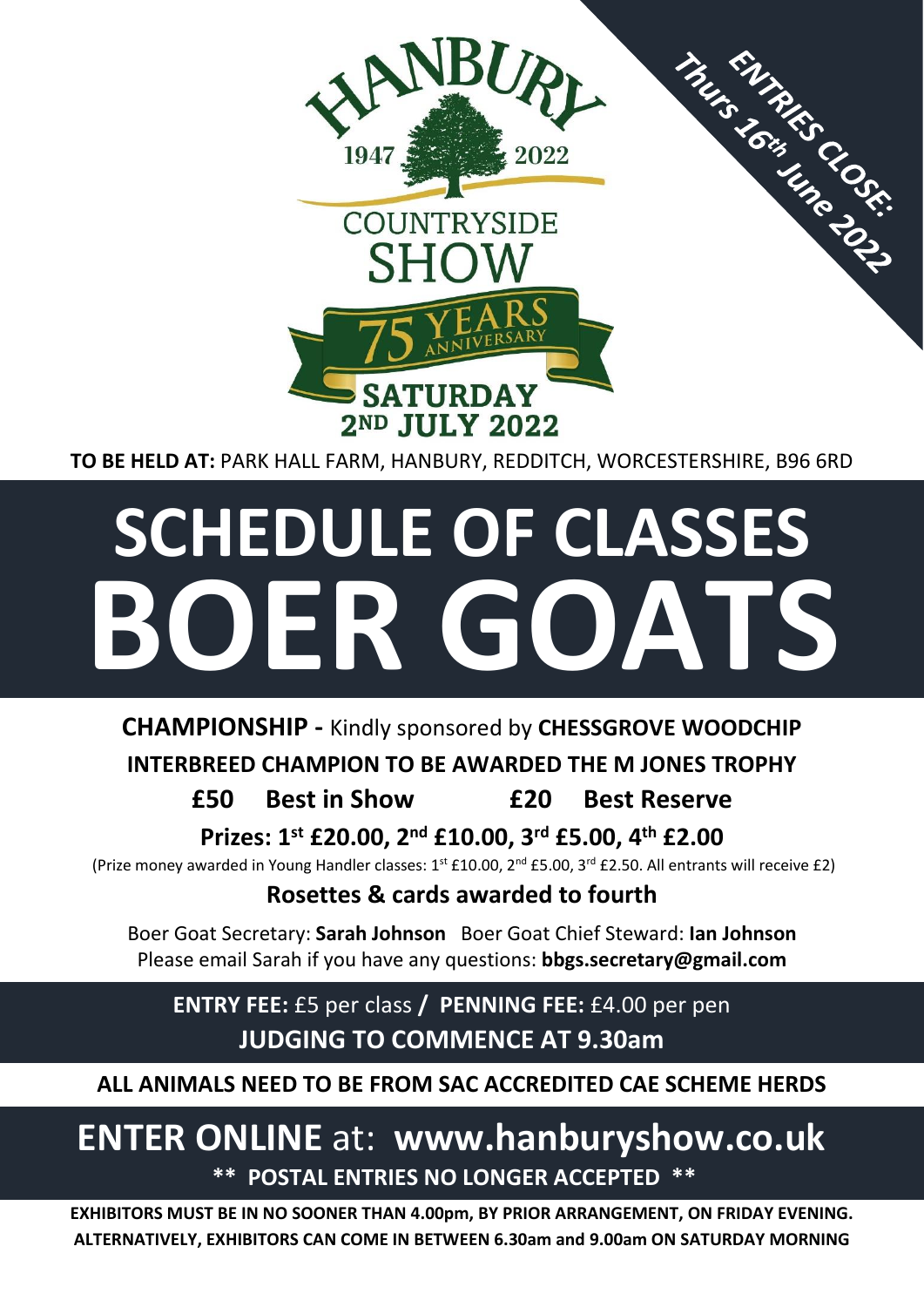# **SCHEDULE 2022**

Classes are held under the rules, regulations and recognition of the British Boer Goat Society (BBGS). All exhibits must be registered with the BBGS as in ownership and in the name of the exhibitor, the registered name and number must be quoted on the entry form.

No pregnant goat may be admitted to the showground.

All exhibitors must provide a current SAC CAE Accredited Certificate and ALM1 form PRIOR to unloading.

The Chief Stewards reserve the right to merge, divide or cancel classes.

Exhibitors are requested to stay until the Main Arena Grand Parade of Livestock has finished at approx. 4.00pm.

Covered penning (Marquee), straw and wash area will be provided.

The penning area will be closed to public during showing for safety reasons. No dogs, smoking or prams will be allowed in the penning areas at any time.

#### **To be judged at 9.30am**

# **BOER GOAT CLASSES**

### **JUDGE: Mr Chris Nye, Ely, Cambridgeshire**

Kindly Sponsored By: **CHESSGROVE WOODCHIP** & **Mr M Jones**

**CLASS 1:** Doe Kid Pure Bred under 1 year on day of show

**CLASS 2:** Doeling Pure Bred over 1 year and under 2 years on day of show

**CLASS 3:** Doe Pure Bred over 2 years on day of show

**CLASS 4:** Graded Doe over 1 year

**CLASS 5:** Buck Kid Pure Bred under 1 year on day of show

**CLASS 6:** Buckling Pure Bred over 1 year and under 2 years on day of show

**CLASS 7:** Buck Pure Bred over 2 years on day of show

**CLASS 8:** Best Red Boer Goat any age/sex

**CLASS 9:** Carcass on the Hoof – Any Grade not entered in any previous classes.

**CHAMPIONSHIP:** The 1<sup>st</sup> & 2<sup>nd</sup> prize winners of classes 1-7 will be eligible for the Championships

**SPECIAL ROSETTE** to be awarded to the **BEST RED GOAT** in each class **ROSETTE FOR MALE AND FEMALE CHAMPIONS ROSETTE FOR SUPREME CHAMPION AND RESERVE CHAMPION THE CHAMPION GOAT will be awarded the M JONES TROPHY The BRITISH BOER GOAT SOCIETY to award a rosette/sash to the Champion**

**ENTRIES CLOSE: Thursday 16th June 2022 ENTER ONLINE: www.hanburyshow.co.uk Showground CPH: 17/322/8003**

**EXHIBITORS MUST BE IN NO SOONER THAN 4.00pm, BY PRIOR ARRANGEMENT, ON FRIDAY EVENING. ALTERNATIVELY, EXHIBITORS CAN COME IN BETWEEN 6.30am and 9.00am ON SATURDAY MORNING**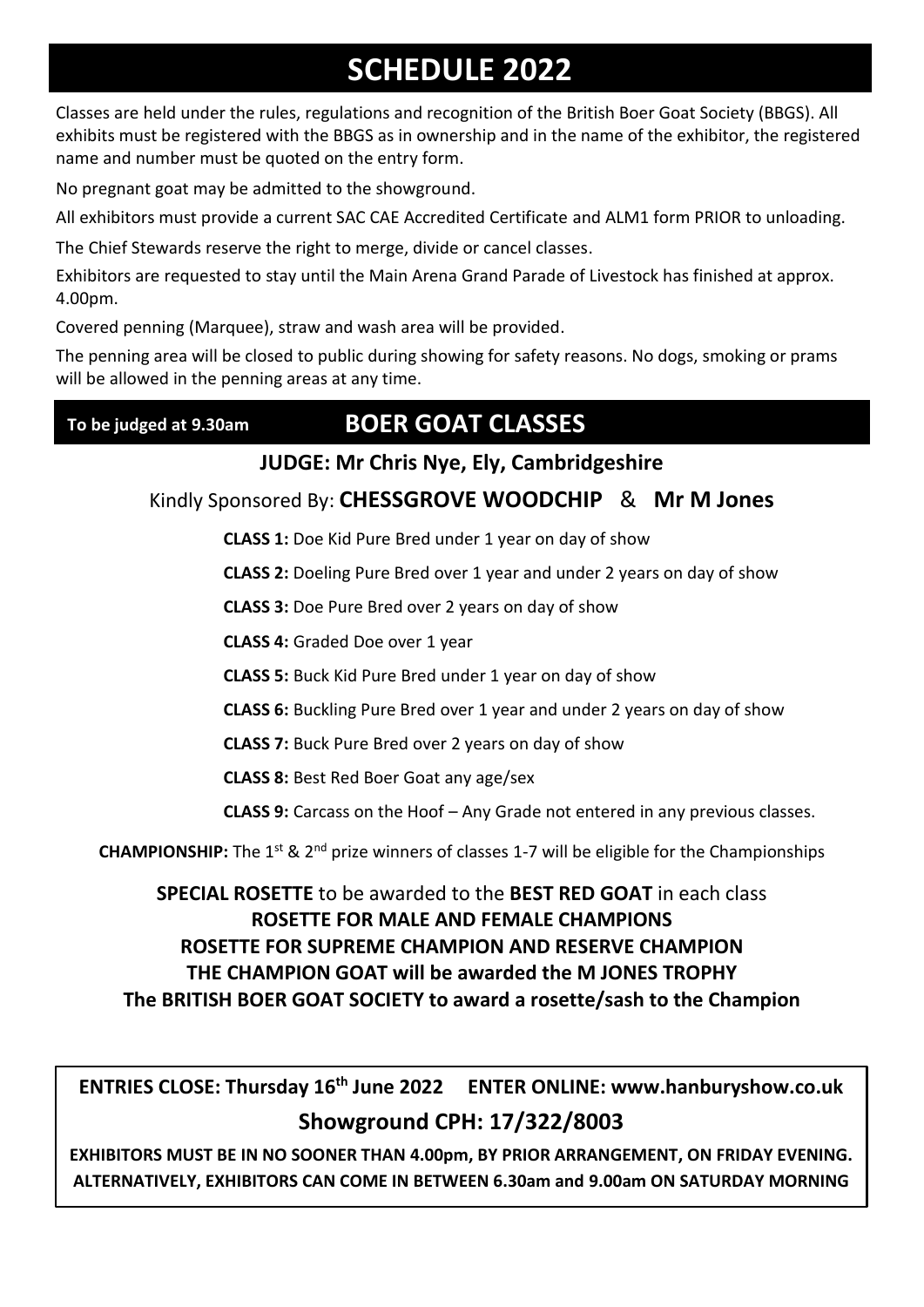# **PAIRS & GROUPS**

#### **JUDGE: Mr Chris Nye, Ely, Cambridgeshire**

#### Kindly Sponsored By: **ETG CIVIL ENGINEERING**

- **CLASS 10:** Pair of breeding Boer Goats of any age, of either the same or opposite sex. The pair to be the property of the exhibitor at the time of the Show, entries limited to one pair per exhibitor. Only goats that are entered in other classes will be eligible for the Goat Pairs Classes
- **CLASS 11:** Best two or three kids by a single buck All animals to be under one year on show day and sired by the same buck
- **CLASS 12:** Doe with kid/kids at foot Doe of any age to be shown whilst still with kids at foot
- **CLASS 13:** Progeny Group (e.g. adult, buck/doeling and buck/doe kid)

**SPECIAL ROSETTE** to be awarded to the **BEST PAIR/GROUP**

#### **YOUNG HANDLERS To follow the Pairs/Group Classes**

#### **JUDGE: Mr Chris Nye, Ely, Cambridgeshire**

#### **Entry fee: £2.00 per class**

**Exhibitors are encouraged to enter prior to the closing date; entries may also be accepted on the day.**

**Prizes: 1st £10.00, 2nd £5.00, 3rd £2.50**

#### **All entrants will receive £2 prize money**

Kindly Sponsored By: **Mr & Mrs K White**

**CLASS 14:** Young Handler Under 12 years of age on show day

**CLASS 15:** Young Handler 12 years old to 17 years of age on show day

#### **All exhibitors will receive a special rosette; rosettes awarded to Champion and Reserve Champion Young Handlers**